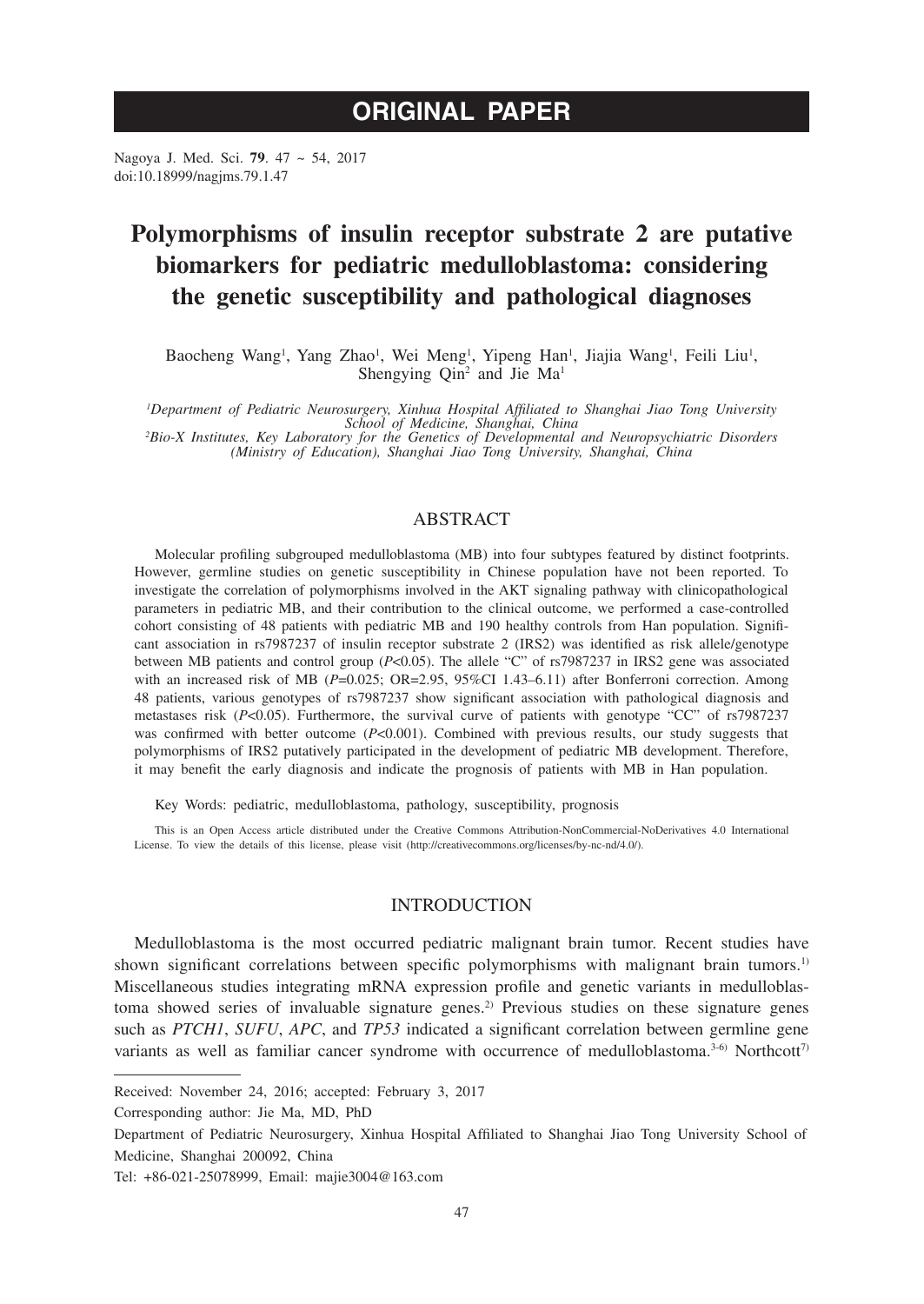reported, from a screening of the most common genes in the top list of somatic copy number aberrations (SCNAs) in 1087 unique medulloblastoma, high frequencies of SCNAs were identified in genes like *IRS2*, *PTEN*, *AKT3*, *PIK3C2B* that were enriched in the AKT signaling pathway. Further, as described by the study conducted by Wu et al.<sup>8)</sup> on medulloblastoma mouse model, the frequency of insertions in the region of such key genes like *PTEN* and *AKT* was much higher than other background genes. Thus, genetic aberration affecting AKT signaling pathway may serve an important role in the pathogenesis of medulloblastoma.9,10) A series of SNPs located in the region of *IRS2*, *PTEN* and *AKT3* was reported to be associated with tumor risk. Previous reports indicated a significant association between these genetic variation and the risk of breast cancer11) and colorectal cancer.12) The significant association of genetic polymorphism of *PTEN* with risk of esophageal squamous cell carcinoma was noted in Chinese population.<sup>13)</sup> However, the association between certain SNPs in the AKT pathway with the risk, the clinical parameters and the prognosis of medulloblastoma is yet to be determined in China.

In the present case-control study, we recruited samples from 48 pediatric patients with medulloblastoma and 190 healthy adults as control in the Han population. 11 tag-SNPs in the region of *IRS2*, *PTEN*, and *AKT3* were screened through the high-throughout Sequenom MassArray genotypic approach to decipher the contribution of these SNPs in predicting the risk of susceptibility and the prognosis of medulloblastoma.

## SUBJECTS AND METHODS

## *Patients and Controls*

The study was approved by the Ethics Review Board of Shanghai Xinhua Hospital according to the Helsinki Declaration with written permission from the patients and control group. A total of 48 patients with histopathologically confirmed pediatric medulloblastoma between 2008 and 2013 were recruited from the Department of Pediatric Neurosurgery in Xinhua Hospital. Peripheral blood samples in ethylenediamine tetra acetic acid (EDTA) tubes from 190 healthy individuals with no family history of cancer in first degree relatives were recruited as controls. The control samples were appropriate for gender with the patient samples. All tumor samples were independently reviewed by two experienced pathologists and the samples were graded histologically using published criteria.14)

#### *SNP Selection and Genotyping*

The Tag-SNPs were selected based on the following criteria: firstly based on the genes in AKT pathway with the most common somatic copy number aberrations reported previously.<sup>7)</sup> Based on that, SNPs of five genes (*IRS2*, *PTEN AKT3*, *PIK3C2B* and *PIK3C2G*) were selected and the pathogenic polymorphisms being associated with cancer or other diseases were screened out according to studies reported previously (http://www.ncbi.nlm.nih.gov/SNP).15-19) We finally pooled 11 tag-SNP derived from the International HapMap Project Database (http://www.hapmap. org). Minor allele frequency of each polymorphism was at least 5% in a Chinese population.

Genotypic and genetic data analyses were performed at Bio-X Institutes of Shanghai Jiao Tong University in China. Genomic DNA was supplied from peripheral blood lymphocytes of participants using the Qiagen Blood Kit (Qiagen, Basel, Switzerland). Genotypic was performed using the Sequenom MassARRAY iPLEXTM Platform (http://www.sequenom.com/seq.genotyping. html). The PCRs were carried out on the Gene Amp® PCR System 9700 (Applied Biosystems, CA, USA). The iPLEX Gold assay was detected using 10–20 ng of genomic DNA in 384-well plate format for the MassARRAY System. The quality-control analyses included the genotypic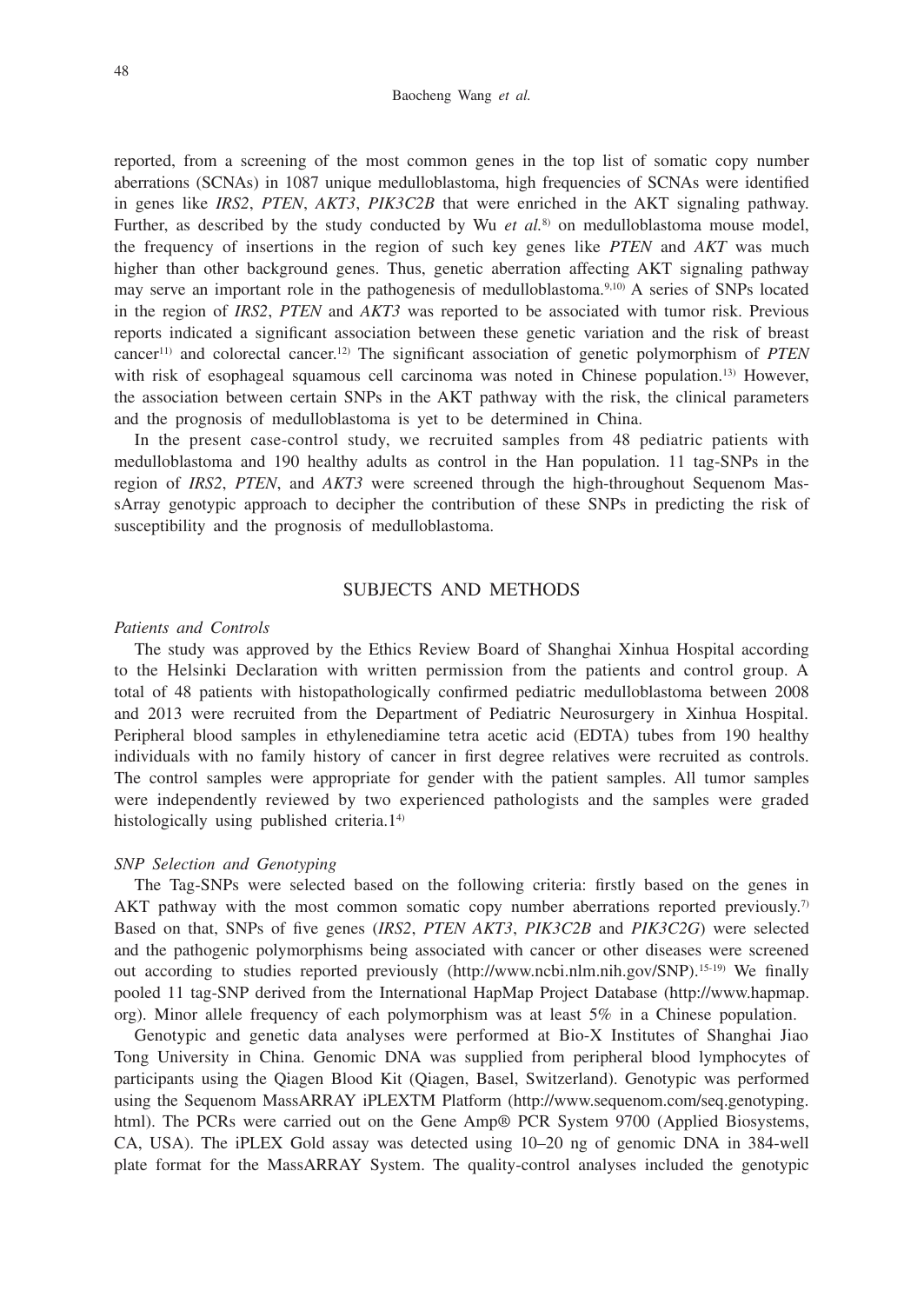of internal positive-control samples, the use of no template controls, and replicates for 10% of the samples.

### *Statistical Methods*

For each polymorphism, deviation of the observed genotype frequencies from those expected under Hardy-Weinberg equilibrium (HWE) was evaluated in the Chi-square test in the SHEsis analysis platform (http://analysis.bio-x.cn/myAnalysis.php). We compared allele and genotype frequencies, Odds Ratios (ORs) and 95% confidence intervals (95% CIs) were calculated by SHEsis analyses between cases and healthy controls. The association between genotypes and the risk of medulloblastoma was analyzed by Chi-square test after stratifying the subjects according to the clinicopathological parameters. Statistical significance was set at *P*<0.05. Survival analyses and plots were performed using PASW Statistics version 18 (SPSS Inc, Chicago, IL, USA).

# RESULTS

#### *Sample Characteristic*

A group of 48 medulloblastoma patients and 190 control subjects were recruited for the present study. The mean age of the patient and control group was 4.8 years and 42.4 years (patients ranged from 0.4 to 9 years and controls varied from 22 to 58 years), respectively. The patient and control samples comprised 66.7% males and 55.8% males, respectively (*P*>0.05). 30  $(62.5%)$  patients had classic medulloblastoma, 5 (10.5%) cases had larger cell/anaplastic medulloblastoma, 13 (27.1%) kids were with desmoplastic medulloblastoma. In the present cohort of medulloblastoma, 19 (39.6%) were clinically listed as metastatic status, and 25 (52.1%) patients were younger than 3 years old.

### *Individual SNP Association Analysis*

After statistical case-control analysis, carriers of four variant SNPs in *AKT3* and *IRS2* genes were linked to the risk of pediatric medulloblastoma. Allele frequency and genotype distribution of these remarkable SNPs were presented in Table 1. IRS2 rs7987237, rs913949 and AKT3rs897959, rs4590656 demonstrated a significant association with the risk of pediatric medulloblastoma before Boferroni corretion. Our results showed that both the allele "C "and the genotype "CC" of rs7987237 in IRS2 gene were associated with an increased risk of medulloblastoma (*P*=0.0023 and *P*=0.009, respectively). Bonferroni correction effaced most of the statistically significant association with pediatric medulloblastoma. The allele "C" of IRS2 rs7987237 still shows an increased risk (*P*=0.025; OR=2.95, 95%CI 1.43–6.11).

#### *Genotype SNP and Clinicopathological Parameters of Medulloblastoma*

In these children with medulloblastoma, genotype of significant rs7987237 might affect clinical parameter of medulloblastoma such as pathological diagnosis, metastatic status, age of onset. As showed in Table 2, the clinicopathological parameters of patients displayed significant differences between various genotype groups of rs7987237 (*P*<0.05). Furthermore, we described different survival curve for various genotype of rs7987237 in Kaplan-Meier analysis. The significant difference was found in Figure 1 (*P*<0.001).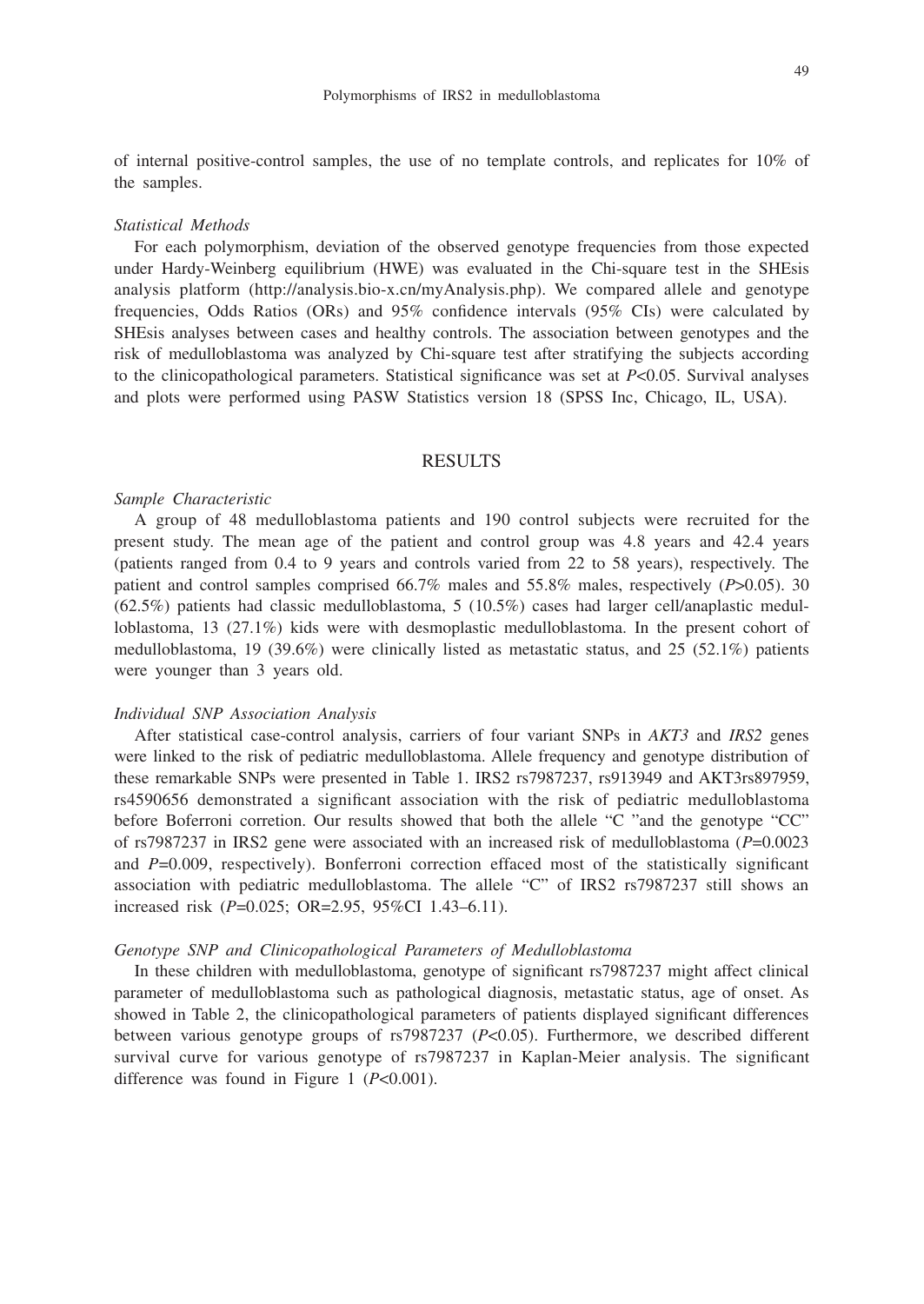|                 |              | Allele         |                          | Odds Ratio OR            |              |                          |             |        |                     |              | $HWB-P$           |
|-----------------|--------------|----------------|--------------------------|--------------------------|--------------|--------------------------|-------------|--------|---------------------|--------------|-------------------|
| SNP ID          | Gene         | (Frenquency n) |                          | $(95\%CI)$               | $P$ -alle    | $P^\ast$                 | Genotype    |        | P-geno case/control |              |                   |
| rs7987237       | IRS2         | $\mathsf{C}$   | T                        |                          |              |                          | ${\rm C/C}$ | C/T    | T/T                 |              |                   |
|                 | case/control | 87/291         | 9/89                     | $2.95(1.43-6.11)$        | 0.002        | 0.025                    | 39/111      | 9/69   | 0/10                | 0.009        | 0.47/0.86         |
| rs913949        | IRS2         | $\mathbf{A}$   | G                        |                          |              |                          | A/A         | A/G    | G/G                 |              |                   |
|                 | case/control | 81/279         | 13/101                   | $2.25(1.20-4.22)$        | 0.009        | >0.05                    | 34/90       | 13/99  | 0/1                 | 0.008        | 0.27/0.07         |
| rs4590656       | AKT3         | $\mathsf{C}$   | T                        |                          |              |                          | C/C         | C/T    | T/T                 |              |                   |
|                 | case/control | 69/215         | 25/153                   | $1.96(1.18-3.24)$        | 0.007        | >0.05                    | 26/67       | 17/81  | 4/36                | 0.038        | 0.61/0.20         |
| rs897959        | AKT3         | $\mathsf{C}$   | T                        |                          |              |                          | ${\rm C/C}$ | C/T    | T/T                 |              |                   |
|                 | case/control | 68/225         | 24/147                   | $1.85(1.11-3.08)$        | 0.016        | >0.05                    | 28/74       | 12/77  | 6/35                | 0.035        | 0.02/0.06         |
| rs2735343       | <b>PTEN</b>  | $\mathsf{C}$   | G                        |                          |              |                          | C/C         | C/G    | G/G                 |              |                   |
|                 | case/control | 44/183         | 50/197                   | $\qquad \qquad -$        | 0.8          |                          | 10/40       | 24/103 | 13/47               | 0.9          |                   |
| rs2248293       | <b>PTEN</b>  | $\mathsf{C}$   | T                        |                          |              |                          | C/C         | C/T    | T/T                 |              |                   |
|                 | case/control | 40/174         | 42/184                   | ÷.                       | 0.9          |                          | 12/43       | 16/88  | 13/48               | 0.5          |                   |
| rs12357281 PTEN |              | G              | $\overline{\phantom{0}}$ |                          |              |                          | ${\rm G/G}$ |        |                     |              |                   |
|                 | case/control | 94/380         | $\overline{\phantom{a}}$ |                          | $\mathbf{1}$ |                          | 47/190      |        |                     | $\mathbf{1}$ |                   |
| rs4773092       | IRS2         | $\mathbf{A}$   | $\mathsf{C}$             |                          |              |                          | A/A         | A/G    | G/G                 |              |                   |
|                 | case/control | 51/235         | 43/145                   | $\overline{\phantom{a}}$ | 0.17         | $\equiv$                 | 14/68       | 23/99  | 10/23               | 0.25         | $\qquad \qquad -$ |
| rs2289046       | IRS2         | $\mathbf{A}$   | ${\rm G}$                |                          |              |                          | A/A         | A/G    | G/G                 |              |                   |
|                 | case/control | 46/218         | 48/156                   | $\qquad \qquad -$        | 0.10         | $\overline{\phantom{0}}$ | 11/65       | 24/88  | 12/34               | 0.26         | $\qquad \qquad -$ |
| rs754204        | IRS2         | $\mathbf{C}$   | T                        |                          |              |                          | C/C         | C/T    | T/T                 |              |                   |
|                 | case/control | 59/246         | 37/130                   | $\qquad \qquad -$        | 0.46         | $\overline{\phantom{0}}$ | 17/81       | 25/84  | 6/23                | 0.6          |                   |
| rs4132509       | AKT3         | $\mathbf{A}$   | $\mathsf{C}$             |                          |              |                          | A/A         | A/C    | A/A                 | C/C          |                   |
|                 | case/control | 39/124         | 55/256                   |                          | 0.10         | $\equiv$                 | 10/22       | 19/80  | 18/88               | 0.2          | $\qquad \qquad -$ |

Table 1 Genotype and Allele Frequencies of Significant SNPs in the patient-control Analysis.

Global chi2 is 94.65 while df=15 (frequency<0.03 in both control  $\&$  case has been dropped.) Global Fisher's *p* value is 1.90e–013; Global Pearson's *p* value is 1.33e–013. *P*\*: Boferroni correction *P* value; HWB-P: P value of Hardy-Weinberg equilibrium for the patients and control population.

| Variable              |                       |     | rs7987237      |                |     | rs913949       |                  |  |
|-----------------------|-----------------------|-----|----------------|----------------|-----|----------------|------------------|--|
|                       |                       | C/C | C/T            | $\overline{P}$ | A/A | A/G            | $\boldsymbol{P}$ |  |
| Age group             | $\leq$ 3 years        | 25  | 5              | 0.63           | 19  | 10             | 0.37             |  |
|                       | $>3$ years            | 14  | $\overline{4}$ |                | 14  | $\overline{4}$ |                  |  |
| Gender                | Female                | 15  | $\overline{4}$ | 0.74           | 12  | 6              | 0.67             |  |
|                       | Male                  | 24  | 5              |                | 21  | 8              |                  |  |
| Histological type     | Classic               | 25  | 5              | 0.02           | 19  | 10             | 0.06             |  |
|                       | Desmoplastic          | 12  | 1              |                | 12  | 1              |                  |  |
|                       | Large cell/Anaplastic | - 2 | 3              |                | 2   | 3              |                  |  |
| Metastatic risk group | M <sub>0</sub>        | 27  | $\overline{2}$ | 0.006          | 22  | 7              | 0.28             |  |
|                       | $M1-3$                | 12  | 7              |                | 11  | 7              |                  |  |

**Table 2** Correlation between SNP genotypes of IRS2 and clinicopathological parameters of medulloblastoma patients

*P* values obtain using  $\chi$ 2 or Fisher's exact tests.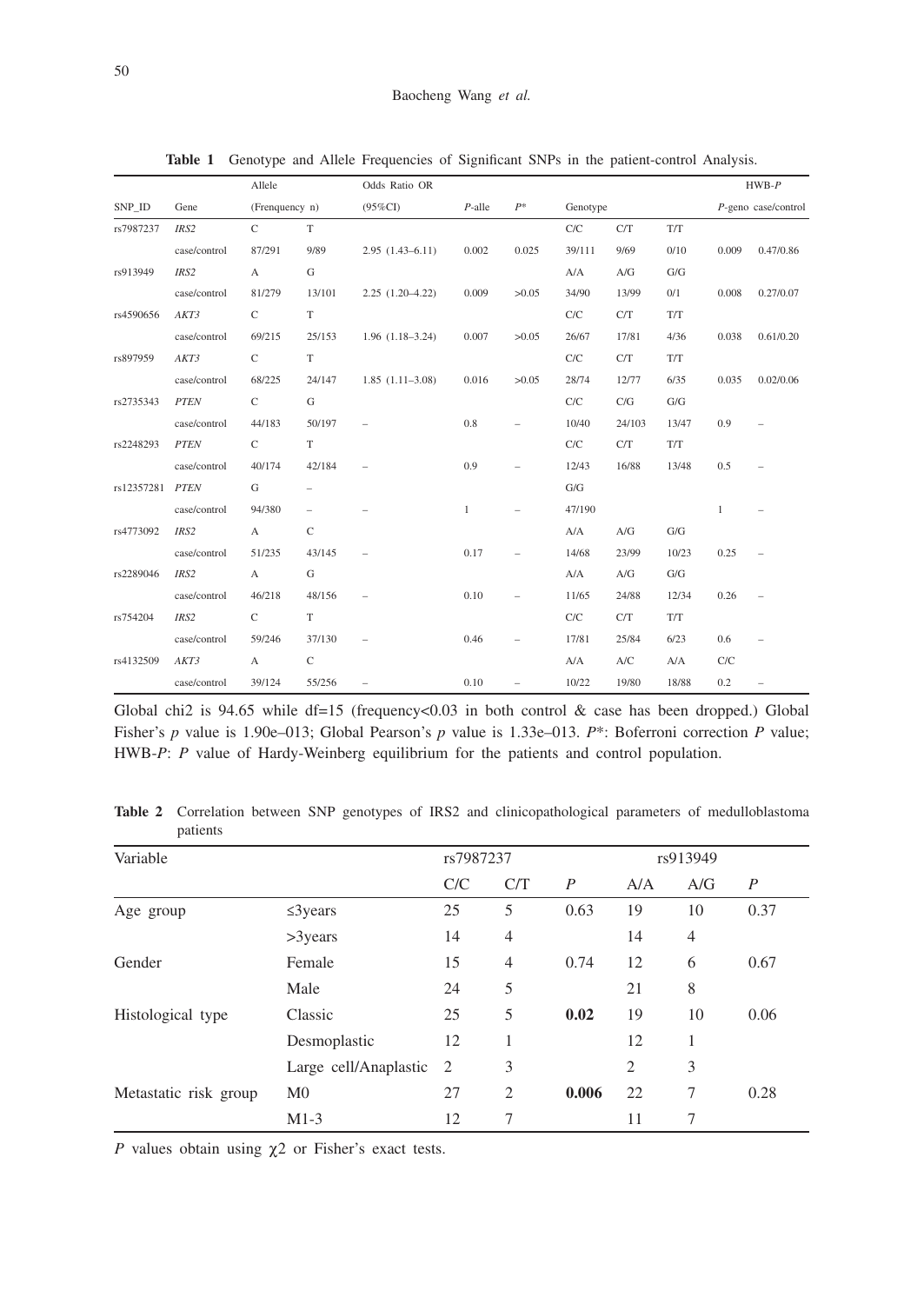

#### Overall Survival of C/C and C/T SNP in rs7987237

**Fig. 1** Different survival curve for various genotype of rs7987237 in Kaplan-Meier analysis

# DISCUSSION

In the current study, we identified novel SNPs of susceptibility genes like *AKT*, *IRS2* and their correlation with clinic-pathological parameters from the case-control study consisting of 48 medulloblastoma patients matched with 190 controls. Our findings suggest that rs7987237 may harbor association with clinical parameters of pediatric medulloblastoma, such as tendency to metastasis, clinical prognosis. This is the first study showing this association with pediatric medulloblastoma in the Han Chinese population.

The IRS-AKT pathway has turned out to be aberrantly activated in malignant brain tumors.<sup>20)</sup> Elizabeth identifies *IRS2* as a driver oncogene and *IRS2* activated by PI3K-AKT pathway may represent an optional mechanism in the process of carcinogenesis.21) It is equally a vital mediator triggering tumor metastasis<sup>22)</sup> and affected clinical prognosis.<sup>23)</sup> The association between polymorphic changes of *IRS2* with pediatric medulloblastoma has yet to be unclear. Diverse teams provided evidences that the insulin-like growth factor may contribute to medulloblastoma transformation.<sup>24,25)</sup> In our present results, the difference of genotype and allele frequencies of rs7987237 in *IRS2* between the case and control groups revealed a significant association with medulloblastoma susceptibility. Polymorphisms of *IRS2* correlated with the severity of breast cancer<sup>26</sup>) and the clinical outcome in pancreatic cancer.<sup>27)</sup> Feigelson HS genotyped 648 cases of cancers and 659 controls finding that some SNPs in *IRS2* regions may harbor risk alleles for breast cancer (Table 3).<sup>11)</sup> Combining with those previous investigations, our study suggests a potential role of polymorphisms of *IRS2* in the development of pediatric medulloblastoma. Although, the functional aspect of polymorphisms of *IRS2* still requires further investigation.

On the other hand, the polymorphism impact of *IRS2* may be covered beneath the clinical manifestations. Present study further explored possible clue between genotype of rs2987237 and patients' clinical phenotype the pathological characteristics of pediatric medulloblastoma. In the present cohort, the incidence of medulloblastoma metastasis including M1-M3 was 39.58% (19/48), which is the same as  $40\%$  as reported by previous reports.<sup>8)</sup> Clinicopathological variables may portend high risk of poor prognosis in addition to larger cell/anaplastic histology. Half of patients are under the age of 3 years old (24/48), which is slightly higher than previously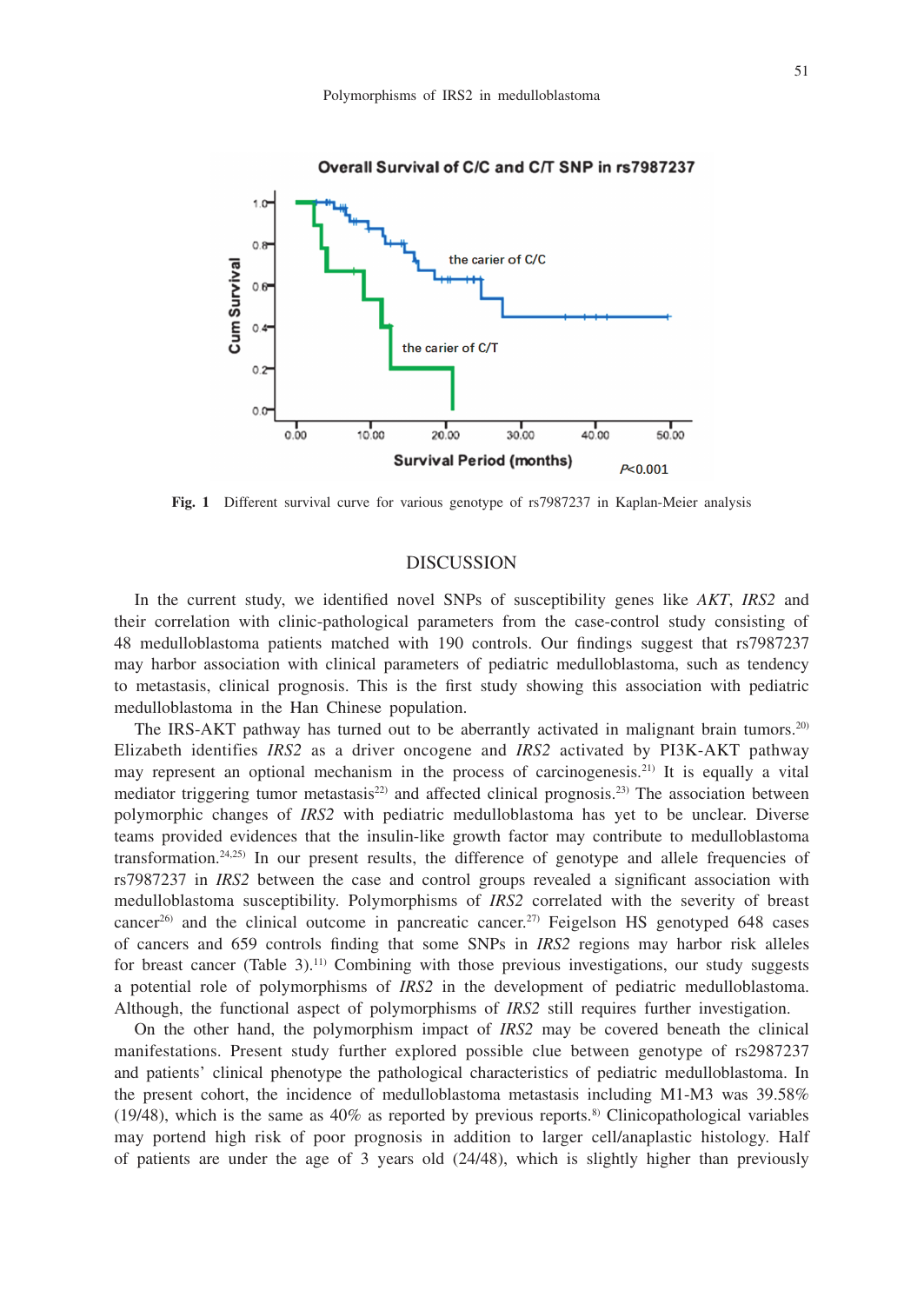| in the present study |                       |                                      |                              | in previous study             |                        |                     |  |  |
|----------------------|-----------------------|--------------------------------------|------------------------------|-------------------------------|------------------------|---------------------|--|--|
|                      | Gene SNPs             | Susceptibility of<br>Medulloblastoma | P value<br>(allele/genotype) | Various of<br><b>Diseases</b> | Risk of<br>development | Reference           |  |  |
| IRS <sub>2</sub>     | rs7987237             | $\ddot{}$                            | 0.002/0.009                  | Breast cancer                 | $\pm$                  | Feigelson HS (2008) |  |  |
|                      | <i>AKT3</i> rs4590656 | $\ddot{}$                            | 0.007/0.035                  | High altitude<br>sickness     | $\pm$                  | Buroker NE (2012)   |  |  |
|                      | AKT3 rs897959         | $\ddot{}$                            | 0.016/0.038                  | Diabete Mellitus<br>type2     | $\ddot{}$              | Sookoian S (2009)   |  |  |

**Table 3** Summary of the significant SNPs in the present study and in previous literature.

reported studies.<sup>28)</sup> 60% of patients in our study were confirmed to be classic histology (29/48). In the present study, the genotype C/T of rs7987237 in patients shown closer association with larger cell/ anaplastic medulloblastoma and the risk of metastatic, both of which increased the likelihood of a poor prognosis. Furthermore, Kaplan-Meier survival curve of these patients with the genotype C/T of rs7987237 showed significantly poorer overall survival than genotype C/C. These results suggest polymorphism of rs7987237 could serve as a useful bio-marker predicting the risk of metastasis and clinical outcome.

Although this is the first study focusing on SNP of *IRS2* involved in the pediatric medulloblastoma susceptibility and clinical parameters in the Han Chinese population, the number of patients was limited. Future study would definitely incorporate larger population which is essential for addressing a definitive conclusion of certain germline polymorphisms. The exact function of the polymorphisms and regulatory mechanism for gene expression has not meant to research clearly. The molecular mechanisms still have yet to be investigated in detail.

# **CONCLUSIONS**

Our finding suggests that the polymorphisms of *IRS2* has a potential role in the development of pediatric medulloblastoma. Furthermore, they may also correlate with the clinicopathologic feature of medulloblastoma which may suggest a putatively functional involvement of *IRS2* polymorphisms in the pathogenesis of medulloblastma. As a novel liquid biopsy approach, the germ line variants of *IRS2* status may be helpful in aiding the diagnosis and predicting the prognosis of medulloblastoma in a minimal invasive way. It would also shed light in the forthcoming investigation in deciphering the contribution of germ line variants to the etiology of medulloblastoma.

# ACKNOWLEDGMENTS

This work was supported by grants from the 863 Program (2012AA02A515, 2012AA021802), the 973 Program (2010CB529600), the National Key Technology R&D Program (2012BAI01B09), the National Nature Science Foundation of China (81121001, 81273596, J1210047, 30900799, 30972823, 81171272), Public Science and Technology Research Funds (201210056), the Shanghai Jiao Tong University Interdisciplinary Research fund, and the Shanghai Leading Academic Discipline Project (B205), the National Key Basic Research Program, (NKBRP 2010CB945203), the National Natural Science Foundation of China (81271382); the program of Shanghai subject chief scientist (09XD1403300), Foundation of Shanghai Jiao Tong University School of Medicine(14XJ10034), The Program of Shanghai Health and Family Planning committee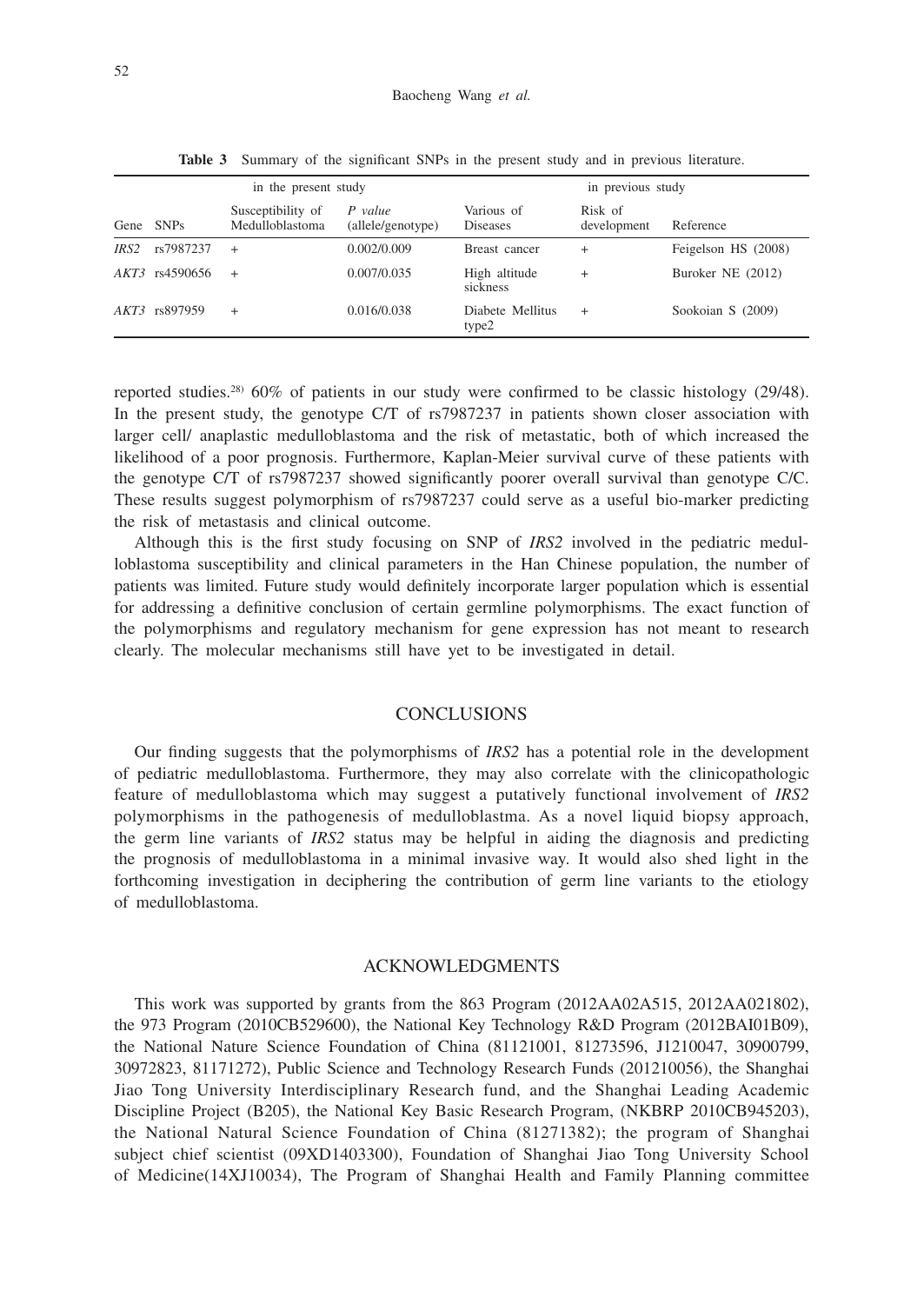(201440495). Shanghai Municipal Natural Science Foundation (14ZR1427100).

# **REFERENCE**

- 1) Searles Nielsen S, Mueller BA,Preston-Martin S, Holly EA, Little J, Bracci PM, *et al.* Family cancer history and risk of brain tumors in children: results of the SEARCH International Brain tumor study. *Cancer causes & control: CCC*, 2008; 19: 641–648.
- 2) Taylor MD, Northcott PA, Korshunov A, Remke M, Cho YJ, Clifford SC, *et al.* Molecular subgroups of medulloblastoma: the current consensus. *Acta Neuropathologica*, 2012; 123: 465–472.
- 3) Franck Bourdeaut, Catherine Miquel, Wilfrid Richer, Jacques Grill, Michel Zerah, Camille Grison, *et al.* Rubinstein-Taybi syndrome predisposing to Non-WNT, Non-SHH, Group 3 Medulloblastoma. *Pediatr Blood Cancer*, 2014; 61: 383–386.
- 4) Hamilton SR, Liu B, Parsons RE, Papadopoulos N, Jen J, Powell SM, *et al.* The molecular basis of Turcot's syndrome. *N Engl J Med*, 1995; 332: 839–847.
- 5) Taylor MD, Liu L, Raffel C, Hui CC, Mainprize TG, Zhang X, *et al.* Mutations in SUFU predispose to medulloblastoma. *Nat Genet*, 2002; 31: 306–310.
- 6) Brugieres L, Remenieras A, Pierron G, Varlet P, Forget S, Byrde V, *et al.* High frequency of germline SUFU mutations in children with desmoplastic/nodular medulloblastoma younger than 3 years of age. *J Clin Oncol*, 2012; 30: 2087–2093.
- 7) Northcott PA, Shih DJ, Peacock J, Garzia L, Morrissy AS, Zichner T, *et al.* Subgroup specific structural variation across 1,000 medulloblastoma genomes. *Nature*, 2012; 488: 49–56.
- 8) Wu X, Northcott PA, Dubuc A, Dupuy AJ, Shih DJ, Witt H, *et al.* Clonal selection drives genetic divergence of metastatic medulloblastoma. *Nature*, 2012; 482: 529–533.
- 9) Hartmann W, Digon-Sontgerath B, Koch A, Waha A, Endl E, Dani I, *et al.* Phosphatidylinositol 3'-kinase/ akt signaling is activated in medulloblastoma cell proliferation and is associated with reduced expression of pten. *Clin Cancer Res*, 2006; 12: 3019–3027.
- 10) D. Williams Parsons, Meng Li, Xiaosong Zhang, Siân Jones, Rebecca J. Leary, Jimmy Cheng-HoLin, *et al.* The genetic landscape of the childhood cancer medulloblastoma. *Science*, 2011; 31: 435–439.
- 11) Feigelson HS, Teras LR, Diver WR, Tang W, Patel AV, Stevens VL, *et al.* Genetic variation in candidate obesity genes ADRB2, ADRB3, GHRL, HSD11B1, IRS1, IRS2, and SHC1 and risk for breast cancer in the cancer prevention study II. *Breast Cancer Res*, 2008; 10: R57.
- 12) Hawken SJ, Greenwood CM, Hudson TJ, Kustra R, McLaughlin J, Yang Q, *et al.* The utility and predictive value of combinations of low penetrance genes for screening and risk prediction of colorectal cancer. *Hum Genet*, 2010; 128: 89–101.
- 13) Ma J, Zhang J, Ning T, Chen Z, Xu C. Association of genetic polymorphisms in MDM2, PTEN and P53 with risk of esophageal squamous cell carcinoma. *J Hum Genet*, 2012; 57: 261–264.
- 14) Louis DN, Ohgaki H, Wiestler OD, Cavenee WK, Burger PC, Jouvet A, *et al.* The 2007 WHO classification of tumours of the central nervous system. *Acta Neuropathol*, 2007; 114: 97–109.
- 15) Birmann BM, Tamimi RM, Giovannucci E, Rosner B, Hunter DJ, Kraft P, *et al.* Insulin-like growth factor-1- and interleukin-6-related gene variation and risk of multiple myeloma. *Cancer Epidemiol Biomarkers Pre*, 2009; 18: 282–288.
- 16) Goodarzi MO, Louwers YV, Taylor KD, Jones MR, Cui J, Kwon S, *et al.* Replication of association of a novel insulin receptor gene polymorphism with polycystic ovary syndrome. *Fertil Steril*, 2011; 95: 1736–1741.e1–11.
- 17) Sookoian S1, Gianotti TF, Schuman M, Pirola CJ. Gene prioritization based on biological plausibility over genome wide association studies renders new loci associated with type 2 diabetes. *Genet Med*, 2009; 11: 338–343.
- 18) Lavender NA, Rogers EN, Yeyeodu S, Rudd J, Hu T, Zhang J, *et al.* Interaction among apoptosis-associated sequence variants and joint effects on aggressive prostate cancer. *BMC Med Genomics*, 2012; 30: 5–11.
- 19) Wang LE, Ma H, Hale KS, Yin M, Meyer LA, Liu H, *et al.* Roles of genetic variants in the PI3K and RAS/RAF pathways in susceptibility to endometrial cancer and clinical outcomes. *J Cancer Res Clin Oncol*, 2012; 138: 377–385.
- 20) Bellacosa A, Kumar CC, Di Cristofano A, Testa JR. Activation of AKT kinases in cancer: implications for therapeutic targeting. *Adv Cancer Res*, 2005; 94: 29–86.
- 21) Day E, Poulogiannis G, McCaughan F, Mulholland S, Arends MJ, Ibrahim AE, Dear PH. IRS2 is a candidate driver oncogene on 13q34 in colorectal cancer. *Int J Exp Pathol*, 2013; 94: 203–211.